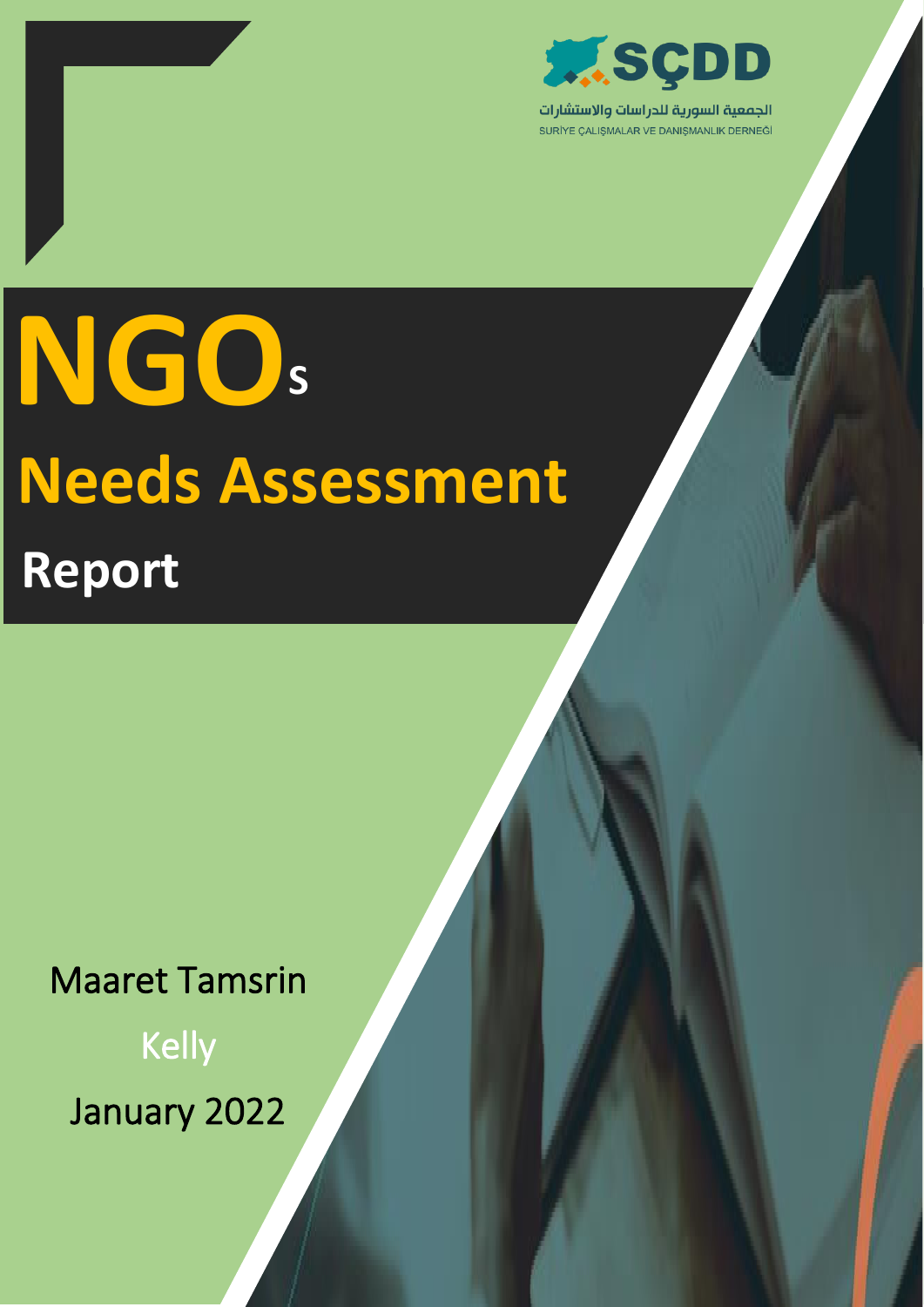

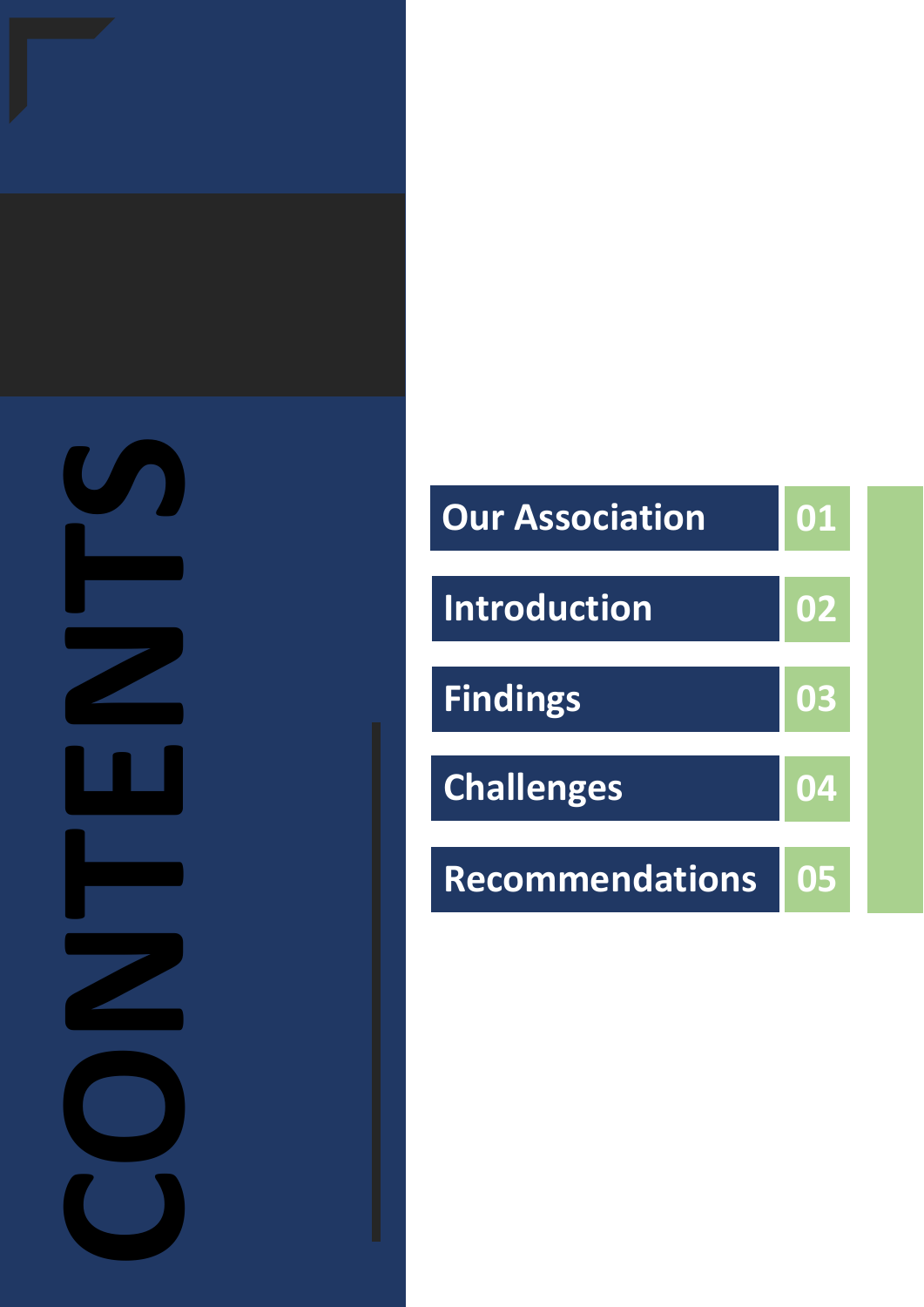OUR ASSOCIATION

Syrian Association For Studies and Consultations







*SÇDD is an independent non-governmental organization that seeks to raise awareness and provide advice and promote the rule of law to achieve a free and democratic society with justice and equality. It was founded by Syrian experts, academics, and activists in early 2013 and registered legally in Turkey. Their vision is to have a free and fair democratic society in which all segments of Syrian society enjoy equal rights and duties.*

*The message is to spread the concepts of justice, democracy, and human rights, promote the principle of the dominion of law, mobilize the energies of society on understanding their rights and duties, and apply the values of social justice and tolerance*.

*The objectives are:*

*1. Raising legal awareness to promote the dominion of law and respect for human rights in society.* <sup>2</sup>*. Awareness of human rights, transitional justice mechanisms, peacebuilding, non-violence, and participation in peaceful conflict resolution.* <sup>3</sup>*. Promote community cohesion to create a state of harmony and stability among the various components of society to alleviate tensions arising from different interests.*

*SÇDD have done many projects in Syria such as the following:*

- *- Projects were implemented to reach justice.*
- *- Projects were implemented to build the capacities.*
- *- Projects in Research and Advocacy.*
- *- Projects in transitional justice.*

## |page 1 of 7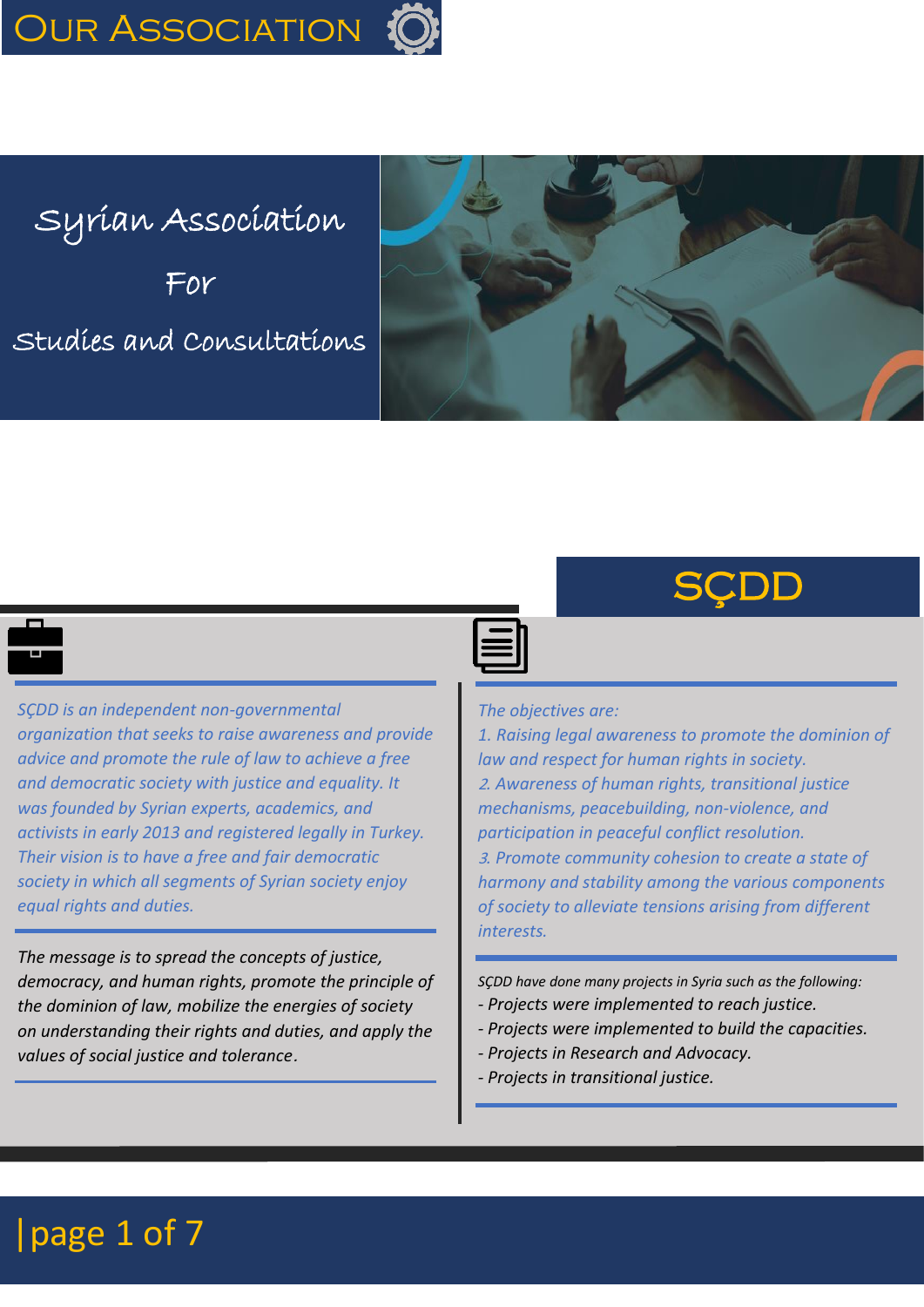

The needs and interests of local civil society gatherings and volunteer teams in the Maaret Tamsrin area were monitored to develop plans and adapt strategies accordingly.

The focus was on internal needs by understanding organizational structures and internal policies, understanding the challenges faced by these groups, and understanding the frameworks through which they operate and the specialized topics that Civil societies need to be addressed in a way that ensures the sustainability of their activities, meets societal needs, and better enhances their role in society.

This assessment was conducted through an assessment tool in the form of a questionnaire for the targeted civilian communities. When designing the questionnaire, we took into account the needs of the existing civil communities to build their capacities and what are the challenges faced by the local civil society during its implementation of activities and after the questionnaire was designed by the association to reflect a clear and comprehensive picture of the reality Local civil society organizations and organizational foundations and an assessment of the needs of those training and advisory gatherings.

The required sample was selected in the area covered by the study, relying on the local partner, the Syrian Center for Studies and Human Rights, according to work standards in areas similar to the association's work for civil groups active in protection and humanitarian response programs.The sample was selected from **Maaret Tamsrin** and **Kelly** area in the northern countryside of Idlib, which are not under the control of the Syrian government regime, and the control of HTS (Hay'at Tahrir al-Sham) for those areas is weak. These areas were chosen because they are the work sites of the association and exist for previous projects

and a current project that is being implemented now with funding from the Support of Stabilization and civil society Program (USZS) at GIZ.

After that, the association's field team, consisting of **7** employee, conducted 14 interviews according to the questionnaire, through field visits to the places of civil gatherings, noting that the team had cumulative experience in conducting the needs assessment questionnaire for years, and they were trained on the developed form by the monitor and evaluation officer, and it contributed Distinguished relations with local civil gatherings by facilitating the team's work .

### |page 2 of 7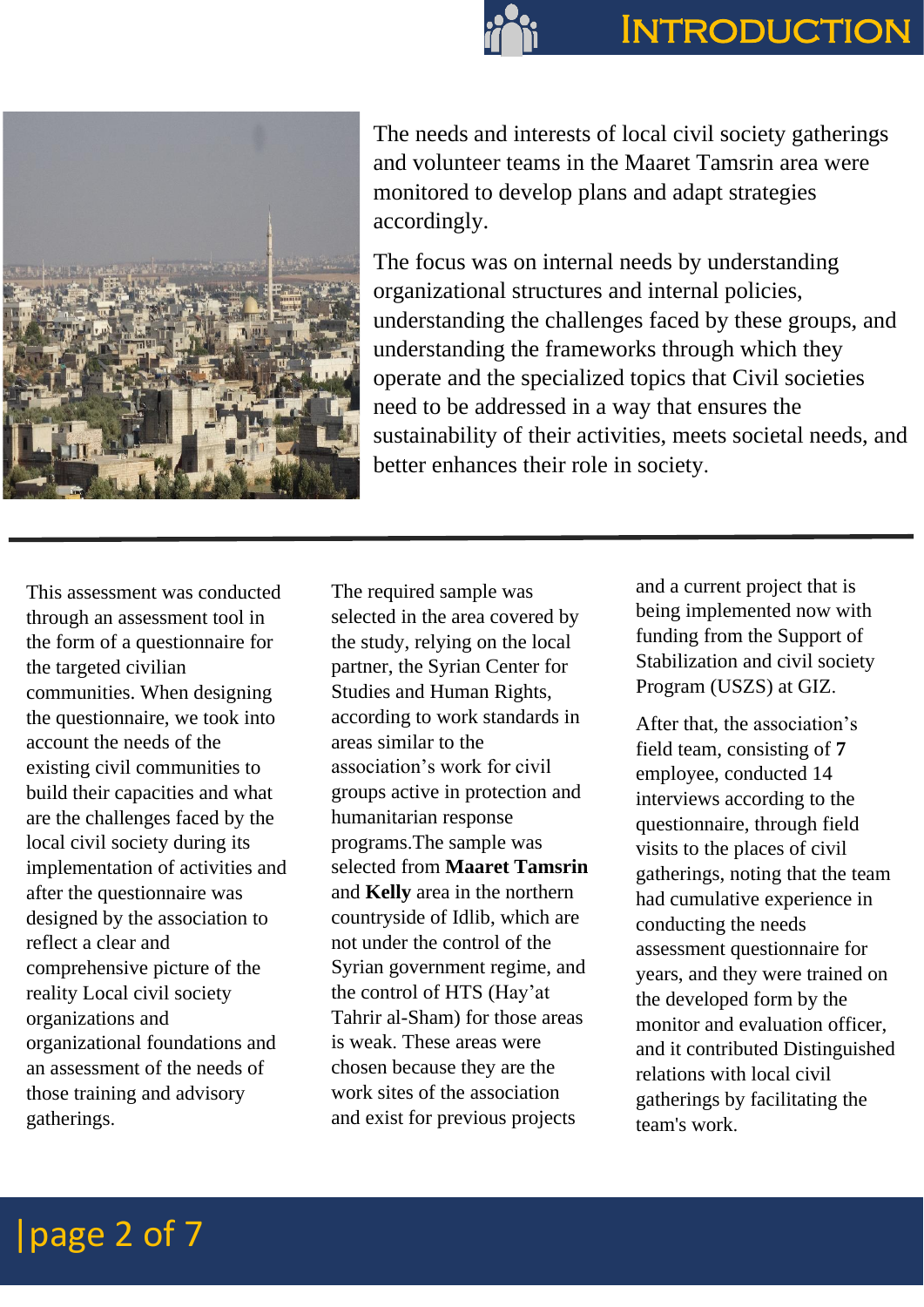### **INTRODUCTION**



After completing the interviews, the team entered the results of the questionnaire into a specialized database (**Kobo Toolbox**), and the data was analyzed by the Monitor and evaluation officer and writing the report.

As it was found that there is no unified and clear system for the work of **CSOs**, and that most civil society officials lack the experience and skills required in managing and building the structure of **CSOs** and establishing clear codes of behavior and internal regulatory systems, and most civil society groups need to define and unify their vision and mission, they also need to improve its organizational structures and operational mechanisms .

It turned out through the questionnaire that some of the targeted groups have either an internal system, a code of conduct, a strategic plan, or M & E policies, financial policies, and a human resources policy.

Where some groups claimed they have a code of conduct or internal system and policies, but this statement does not seem to correspond to reality accurately and we see it as an exaggeration. because the preparation and formulation of policies requires specialized advisory expertise, while this specialized expertise did not exist.

And through reviewing the legal part of the documents that the CSOs shared it with us, it shows a significant weakness in the ability to formulate blogs and policies professionally and literally. Majority of the answers made it clear that the rules of procedure and policies are set by members of the board of directors and are developed every period (one or three years) by the B.O.D. However, there were answers shows clearly that the system is being developed by the civil associations administration, which indicates that there are no fixed standards for local CSOs and civil teams in how to set these internal systems, policies, and regulations.

*Associations in Maaret Tamsrin arose in response to humanitarian, developmental and societal motives and respond according to their capabilities to projects and community needs.*

*Local associations were established by people with similar ideas and visions through several preparatory meetings, and internal regulations are prepared and then approved by members of the B.O.D who were not elected.*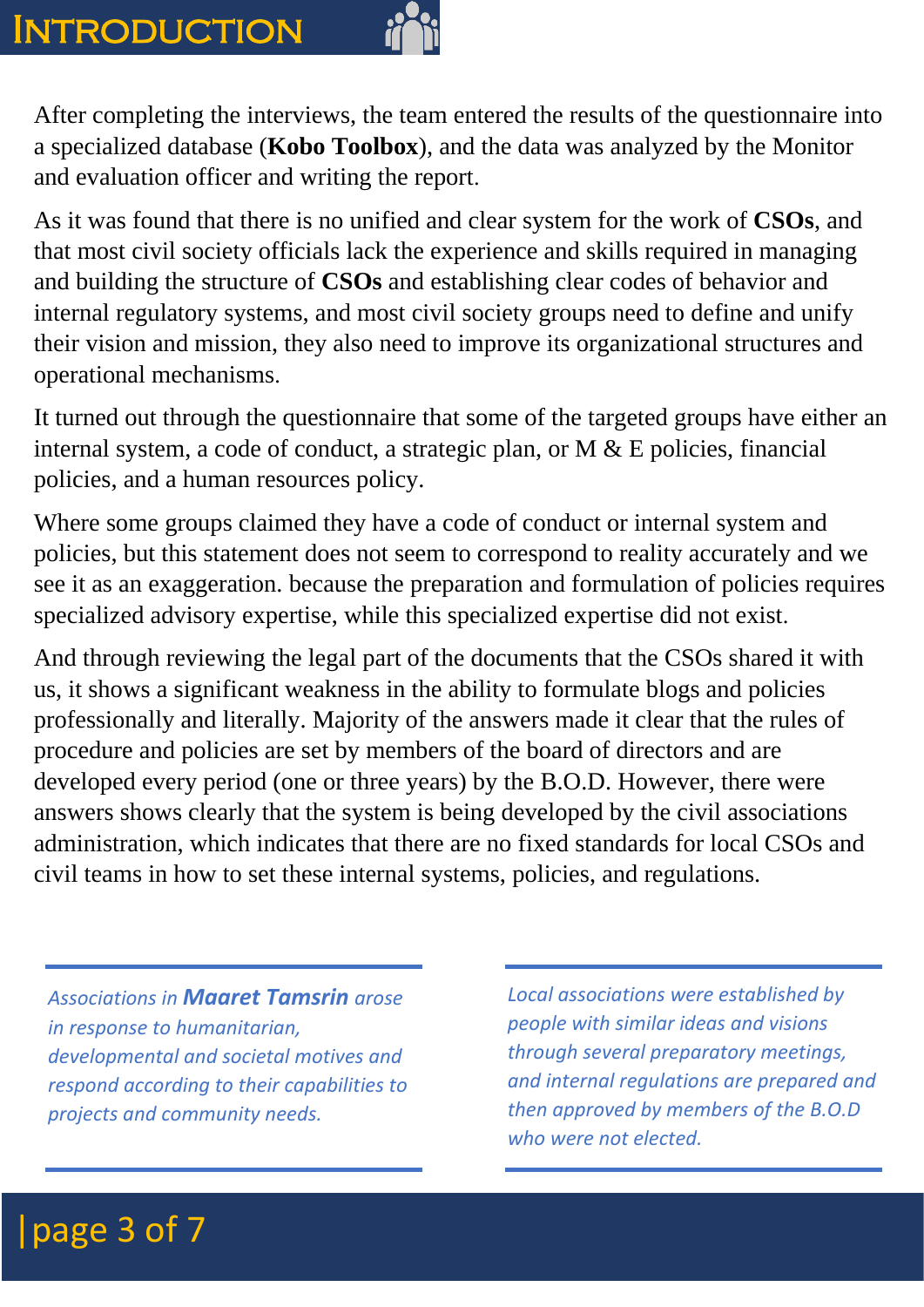# FINDINGS

**14** local CSOs were selected in **Maaret Tamsrin**, **6** of them were in **Kelly**, The selected organizations are working in the fields of education, awareness, capacity building, community organization and humanitarian fields. It is also worth noting that the percentage of females working in these organizations has reached to **63%. (Only 14 local CSOs were selected, knowing that they are not the only ones who working in this region, but their work fields intersect with the work of our association)**



### **Strategic Action Plan**

71.43 % of the CSOs have not any strategic action plan.

.<br>28.57% نعم - 71.43% لا



### **Financial Policy**

This figure shows that just 35.71 % of the CSOs have a financial policy.

### |page 4 of 7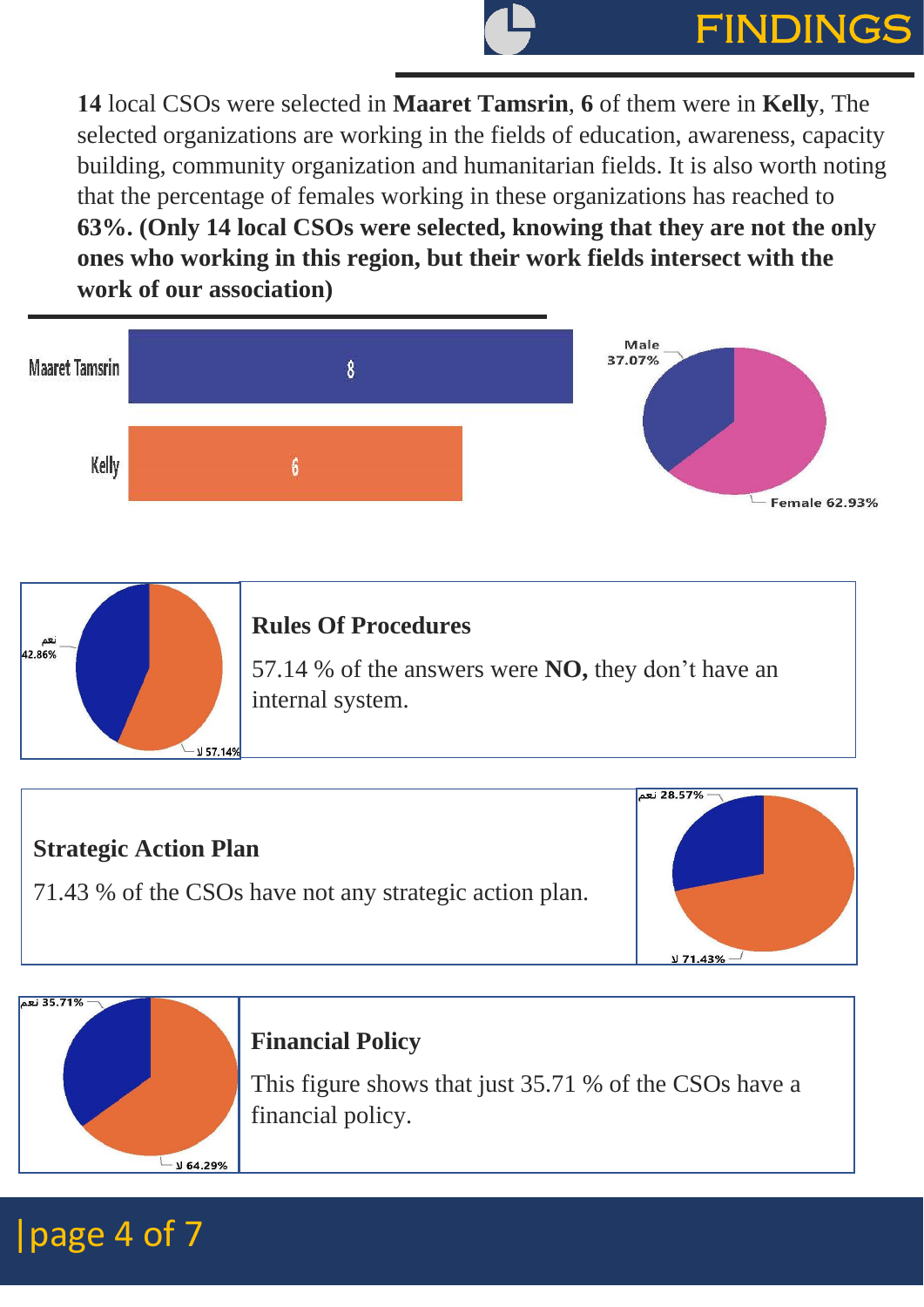# FINDINGS





#### **Human Resources Policy**

Only 35.71 % of the CSOs have a HR Policy.



By analysing the results of the questionnaire, it was found that **92%** of the associations expressed their willingness to receive training and consultations aimed at formulating and developing the internal system and their policies.

### **And everyone endorsed to receive training, if available.**





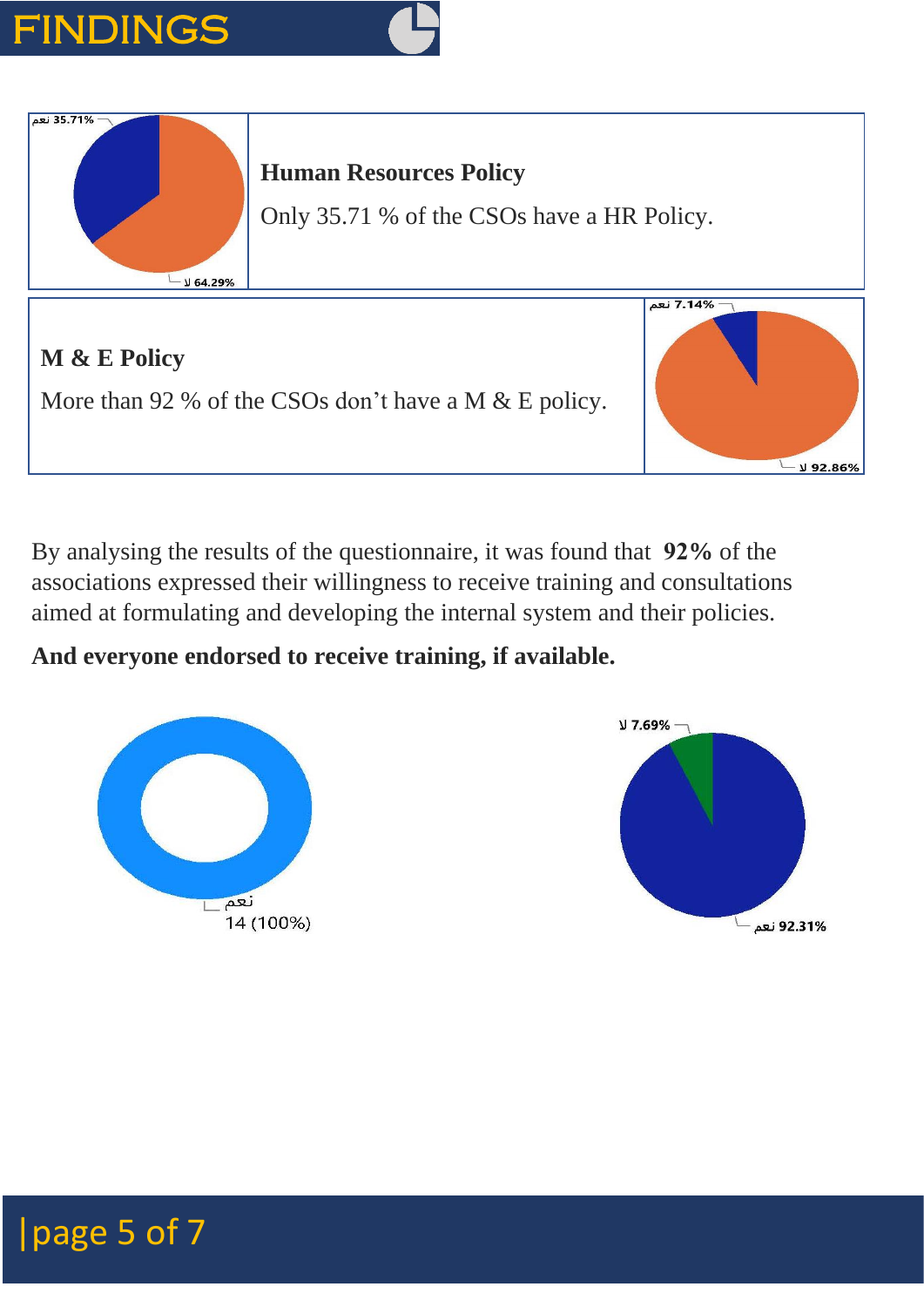# FINDINGS

After examining the needs of the targeted civilian communities in the sample, the training and advisory needs of interest to the communities in building their capacities and developing their expertise in several areas were sorted out according to the following:



**NGOs Concers**